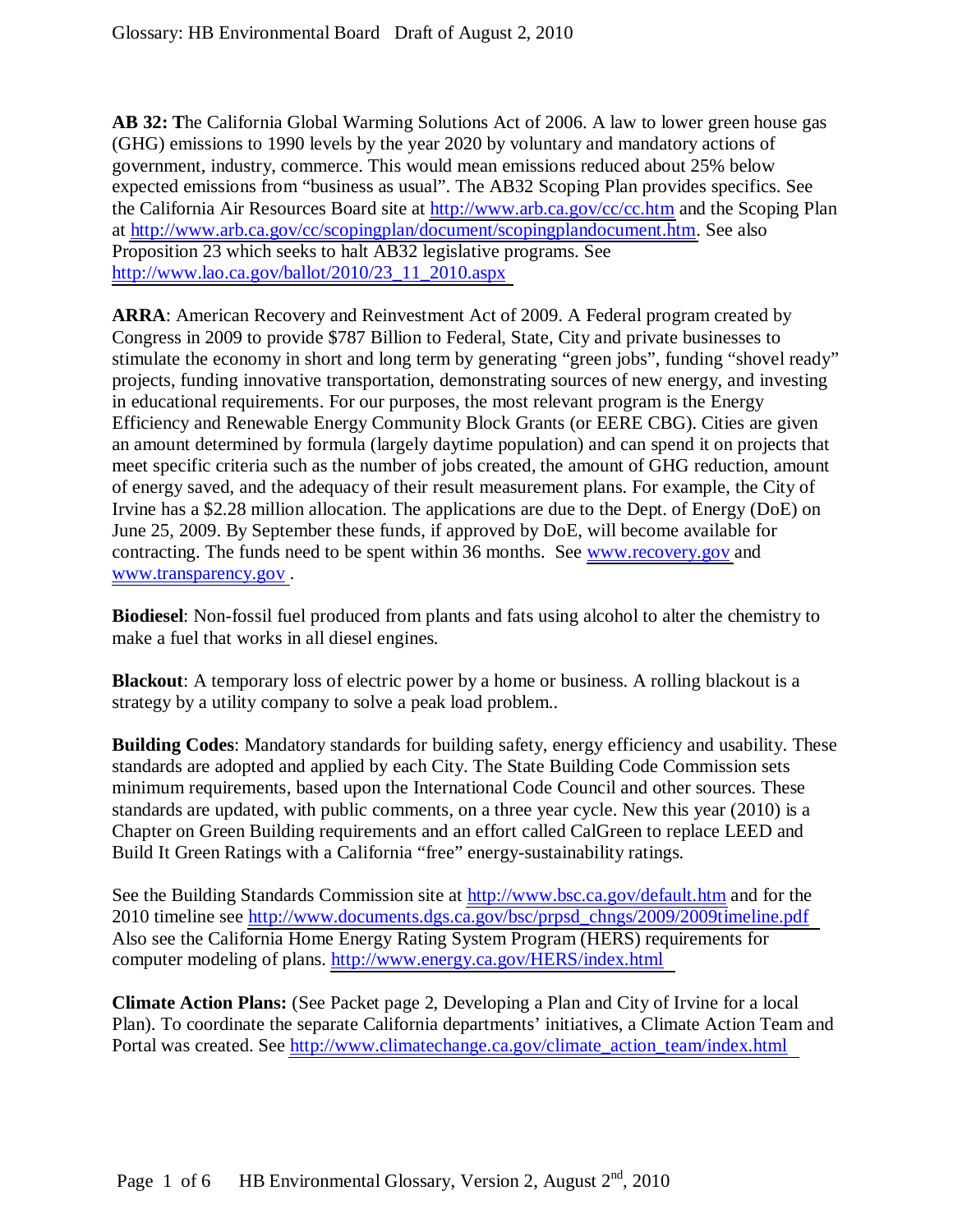**Carbon credits**: A market-based emissions (non-tax) approach to reducing climate change. A "credit" is provided to Greenhouse Gas emitters that can be sold or used to meet GHG reduction targets.

**Carbon footprint calculator**: A measure of the net GHG emissions that an individual or a business generates. For your individual household Carbon footprint see <http://www.coolcalifornia.org/article/carbon-calculator>

**Carbon neutral**: A net zero carbon footprint, or the amount of carbon created is offset by planting trees or replacing existing fossil fuel emissions by non-emitting sources, such as new solar panels.

**Cap and Trade**: A strategy for reducing GHG by setting a limit on emissions by a specific organization to encourage innovation in business practices and technology to reduce emissions. These reductions then can be traded to other organizations thru a Carbon market. See Renewable-Energy Credits (REC)

**CEQA**: California Environmental Quality Act. A state law administered by the California Air Resources Board. For general information see [http://ceres.ca.gov/ceqa/ a](http://ceres.ca.gov/ceqa/)nd for an interactive process flow chart see<http://ceres.ca.gov/ceqa/flowchart/index.html>

**CFL**: Compact Fluorescent Lighting (uses about 25% of the electricity for an equivalent incandescent bulb).

**Cleantech**: An organizational project that uses technologies and concepts such as renewable energy, waste minimization, climate change mitigation. See <http://en.wikipedia.org/wiki/Cleantech>

**Climate change**: Disruption of global climate patterns caused by humans generating greenhouse gases. Disruptions include water scarcity or flooding, increased storm intensity, sea level rise, significant changes in types of animal and plant habitats, and resulting food disruptions and infectious disease patterns. See CEC Climate Impacts 16 page document at <http://www.energy.ca.gov/2006publications/CEC-500-2006-077/CEC-500-2006-077.PDF>

**Cogeneration**: Capturing and using the heat created in the generation of electricity to make power production more efficient.

**Demand Management**: or Demand Response. A strategy to reduce Peak Capacity needs through voluntary reduction of energy consumption during peak periods of the day, usually motivated by reduced electricity costs.<http://www.cpuc.ca.gov/PUC/energy/Demand+Response/> See Smart Grid topics at the California Public Utility Commission: <http://www.cpuc.ca.gov/PUC/energy/smartgrid.htm>

**EIR**: Environmental Impact Report documenting the significance of a proposed development on environmental factors. Typically a City (or other lead agency) compares the proposed development plan against the City's General Plan and Plan Elements to categorize impacts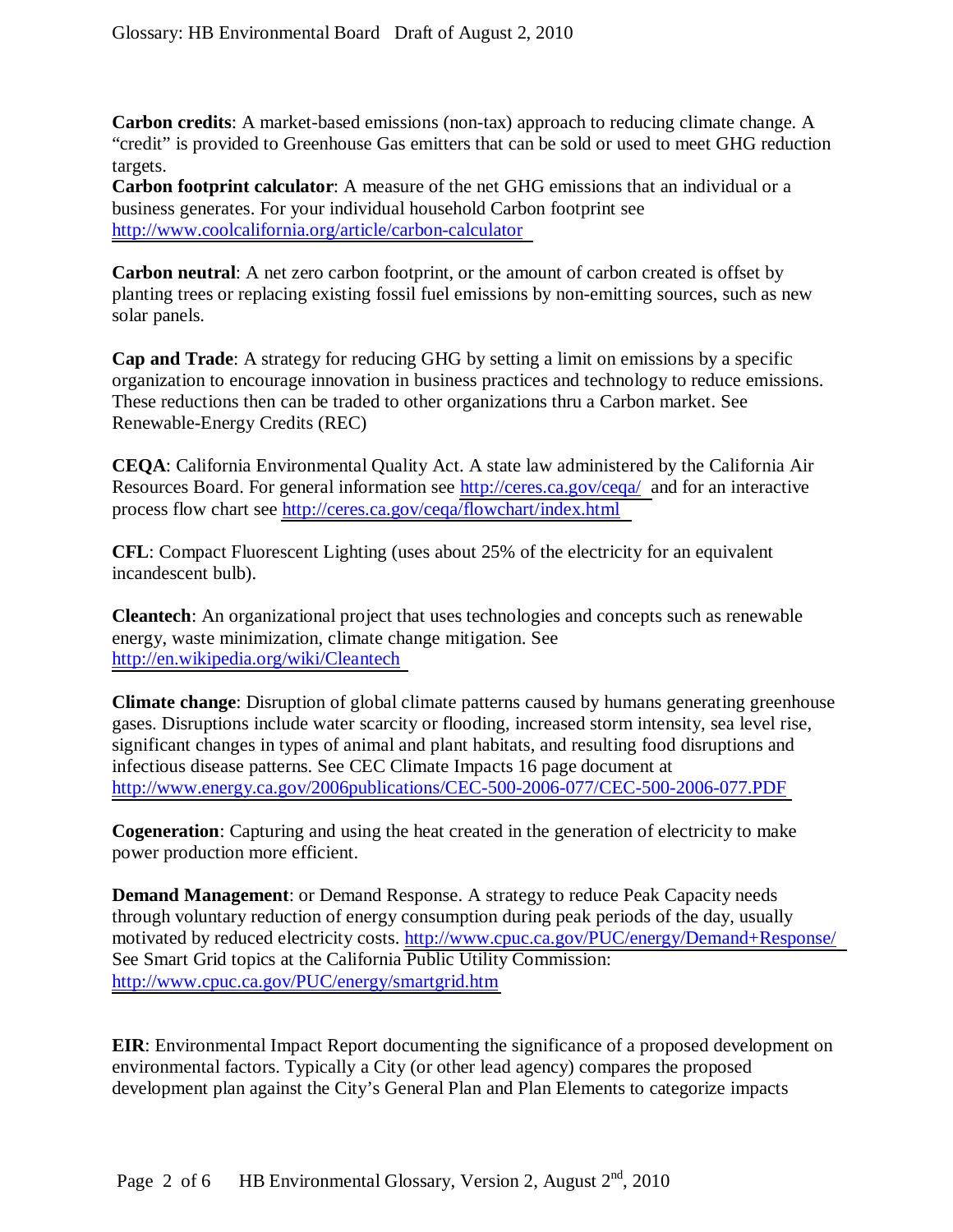according to a format required by the Governor's Office of Planning and Research (OPR). For more information on the OPR see [http://opr.ca.gov/index.php?a=ceqa/index.html a](http://opr.ca.gov/index.php?a=ceqa/index.html)nd for a University of California description of the contents see [http://www.ucop.edu/facil/pd/CEQA-](http://www.ucop.edu/facil/pd/CEQA-Handbook/chapter_03/3.3.html)[Handbook/chapter\\_03/3.3.html](http://www.ucop.edu/facil/pd/CEQA-Handbook/chapter_03/3.3.html) 

**Fuel cell**: Production of power using electrochemical reactions rather than combustion.

**General Plans:** Cities in California are required to adopt a General Plan meeting criteria set by the Governor's Office of Planning and Research. The purpose of these plans is to provide guidance for the "coherent and intelligent" long range (5-25 year) integrated development of transportation, sewer systems, electricity, water, housing services within a market based economy often focused upon short run objectives. In California, the EIR process was created in the mid 1970's to get enough objective data on the table so that environmental impact conversations can occur between diverse interests and stakeholders. The City of Huntington Beach's General and Specific Plans can be found at: [http://www.ci.huntington](http://www.ci.huntington-beach.ca.us/government/departments/planning/gp/)[beach.ca.us/government/departments/planning/gp/](http://www.ci.huntington-beach.ca.us/government/departments/planning/gp/) 

This documents states "The General Plan is the fundamental policy document of the City of Huntington Beach. It provides the framework for management and utilization of the City's physical, economic and human resources. By providing a basis for rational decision-making, this document guides civic decisions regarding land use, the design and/or character of buildings and open spaces, the conservation of existing housing and the provision of new dwelling units, the provisions of supporting infrastructure and public services, the protection of environmental resources, the allocation of fiscal resources, and the protection of residents from natural and human-caused hazards."

This document contains a link to the General Plan Guidelines published under Gov. Pete Wilson in Nov., 1998 - [http://www.ceres.ca.gov/planning/genplan/gpg.pdf. I](http://www.ceres.ca.gov/planning/genplan/gpg.pdf)mportant improvement in data technology since 1998 is provided by the Land Use Planning Information Network (LUPIN) and other state agencies at [http://ceres.ca.gov/planning/.](http://ceres.ca.gov/planning/) 

**Green Building:** The design, construction, maintenance and demolition of structures to lower energy, water, and material costs while providing a healthy environment for occupants and residents. Increasingly, City Building Codes reflect the pioneering work done by the US Green Building Council, the National Institute of Building Sciences (NIBS), and the International Code Council. Case studies now show that life cycle costs are significantly lower in well designed "Green" buildings. This has not always been the case, and a reason is the lack of effective commissioning standards and performance during the commissioning cycle. See the HB City website page on Green Building at http://www.huntingtonbeachca.gov/residents/green\_city/ And for more information on Commissioning see http://www.cacx.org/; for NIBS see **[http://www.nibs.org/index.php/nibs/newsevents/news/Entry/72110\\_testimony ;](http://www.nibs.org/index.php/nibs/newsevents/news/Entry/72110_testimony) for the buildingSMART Alliance see <http://www.buildingsmartalliance.org/>**

**Greenhouse gas emissions**: The production and release into the atmosphere of gases such as carbon dioxide, methane, etc. that trap heat in the atmosphere and contribute to climate change.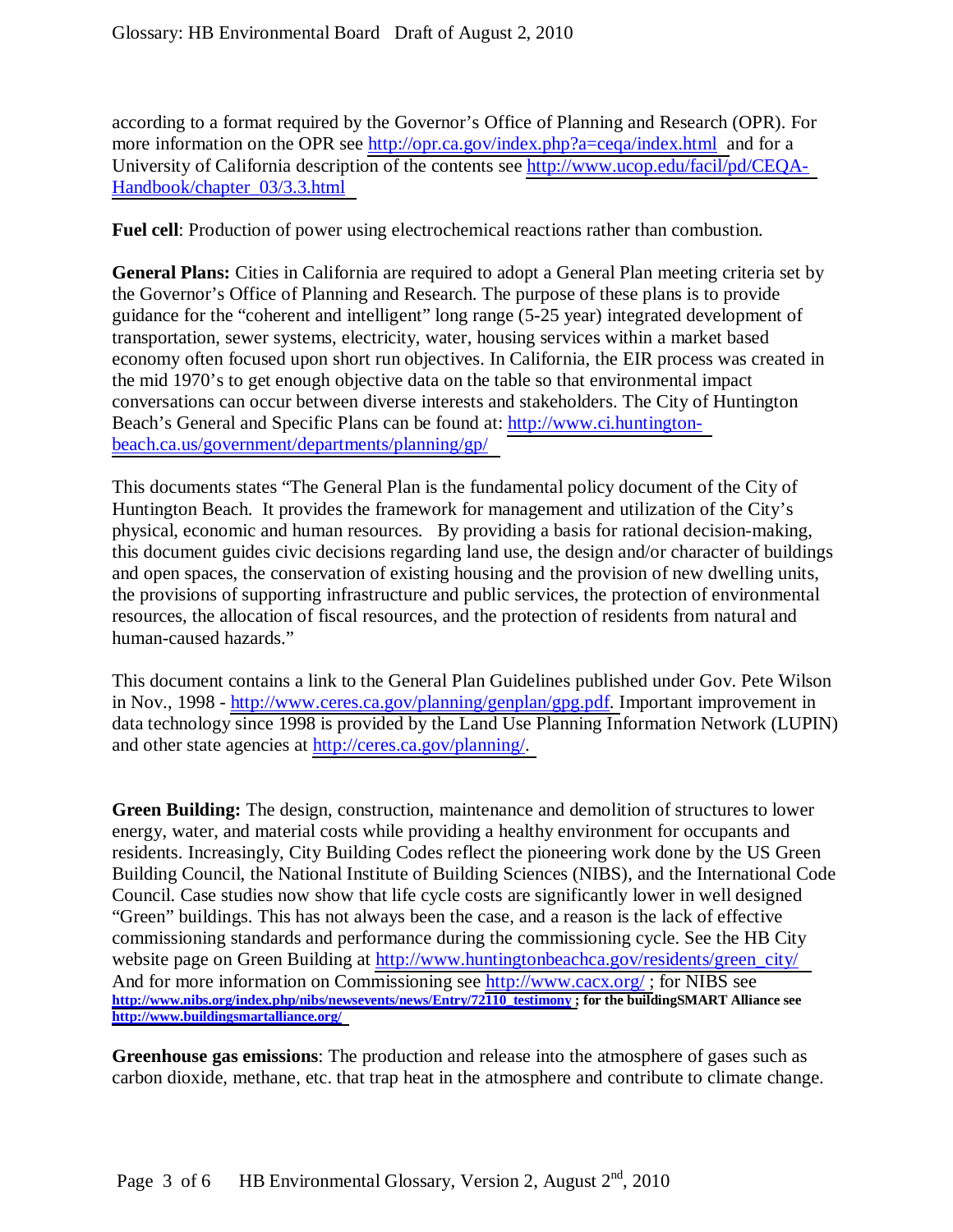**Greenwashing**: Misleading product marketing claims by organizations. See the Six Sins of Greenwashing and the FTC requirements. Legitimate green claims by advertisers are often backed up by testing labs providing labels such as the Sierra Club's GreenHome site [http://www.sierraclubgreenhome.com](http://www.sierraclubgreenhome.com/) For an entertaining survey of practices see <http://www.terrachoice.com/>

**Grey Water**: Reusable water that can be used for irrigating plants. This excludes toilet water (black water). See<http://www.oasisdesign.net/greywater/law/>

**Grid**: The national and local networks of electric power production and distribution (managed in California by the Independent Service Operator (ISO)). (See Smart Grid and ARRA-CPUC) The US electric power grid is brittle and will be increasingly vulnerable to outages. Using remote sources of renewable energy could place greater stress on this grid. Since a failure in one part of the network impacts many other parts, the National Institute of Standards and Technology, among other parties, is recommending major changes. Net Zero Energy is one facet of a solution, and cities can play an important role in distributed supply and demand implementation.

**Home Energy Rating System (HERS)**: A Federal and State mandated Home Energy Rating System created to make each California home comparable to a standard. The Federal EPA site is [http://www.energystar.gov/index.cfm?c=bldrs\\_lenders\\_raters.nh\\_HERS.](http://www.energystar.gov/index.cfm?c=bldrs_lenders_raters.nh_HERS) Which directs you to ResNet [http://resnet.us/. F](http://resnet.us/)or California HERS certification, see [http://www.energy.ca.gov/appliances/forms/.](http://www.energy.ca.gov/appliances/forms/) 

**Kyoto Protocol**: An international treaty (United Nations) adopted in Kyoto, Japan in 1997. It created the European Union Emission Trading Scheme and the Clean Development Mechanism to reduce GHG emissions. The US Senate did not ratify this treaty. Currently international negotiations for a new treaty are underway, leading up to a December 2009 meeting in Copenhagen which disappointed many individuals by the lack of action. See Wikipedia description at [http://en.wikipedia.org/wiki/Kyoto\\_Protocol](http://en.wikipedia.org/wiki/Kyoto_Protocol) 

**LEED**: Leadership in Energy and Environmental Design. One of a dozen third party building rating systems. LEED, developed by the US Green Building Council (US GBC), generally tries to exceed California's Title 24 requirements by 15%. Especially relevant are the Commercial Interior criteria and the new Neighborhood Development criteria. See [http://www.usgbc.org/DisplayPage.aspx?CMSPageID=222 f](http://www.usgbc.org/DisplayPage.aspx?CMSPageID=222)or details.

The Orange County Chapter of the US GBC is active and holds monthly Green Bag lunch session of value to the EB. http://www.usgbc-oc.org/

**LED**: Light Emitting Diodes (uses about 10% of the electricity for an equivalent incandescent bulb).

**Organic**: A form of crop production that avoids synthetic chemicals and fertilizers.

**Photovoltaic (PV):** Use of the Sun's energy to produce electricity using silicone-based panels. This is one of the major alternative energy sources in California's energy policy portfolio for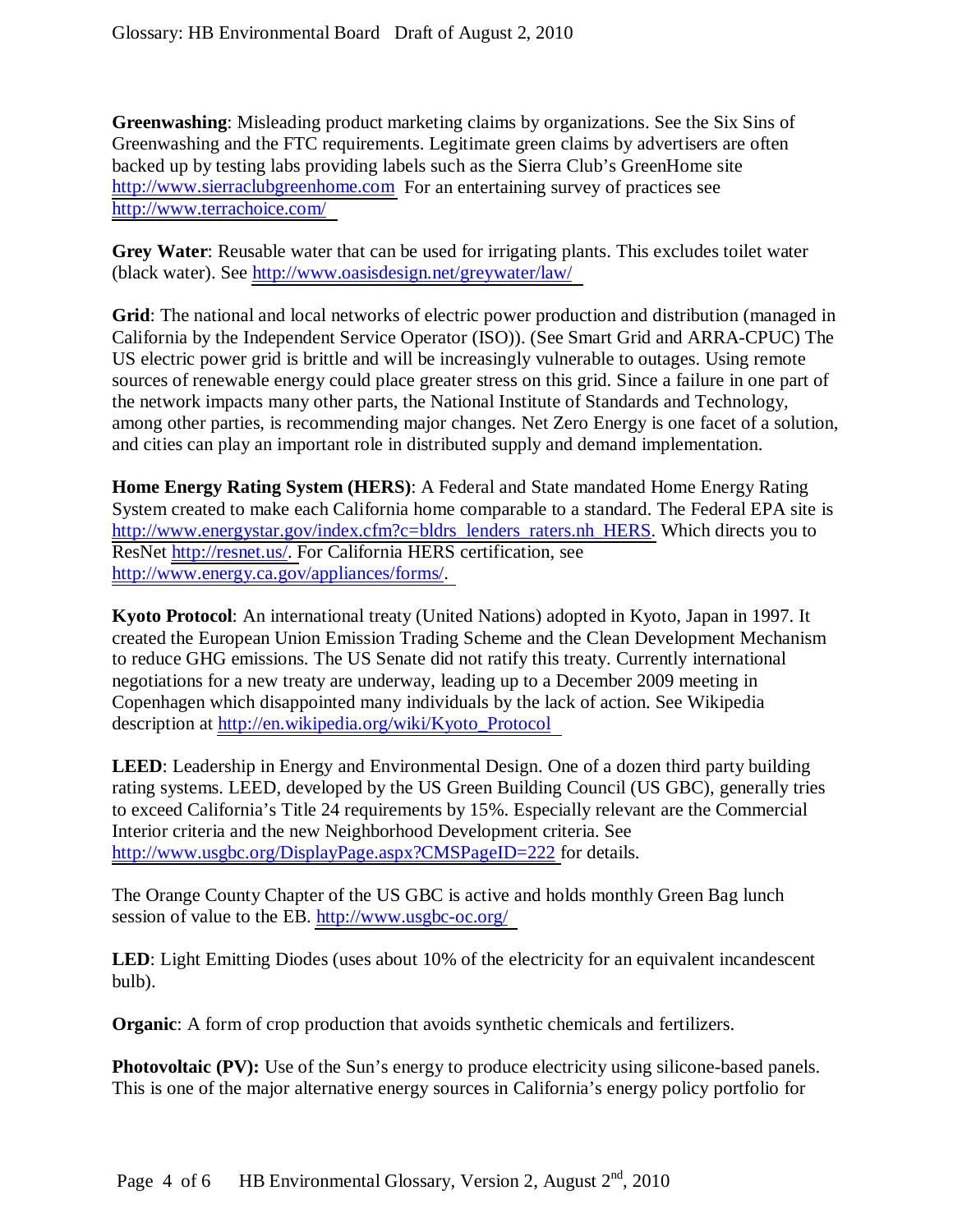2007 [http://www.energy.ca.gov/2007\\_energypolicy/index.html a](http://www.energy.ca.gov/2007_energypolicy/index.html)nd for 2009 (open for public review and comments) at http://www.energy.ca.gov/2009\_energypolicy/index.html .

**Peak Oil:** Since the world's supply of accessible oil and natural gas is limited, the peak production amount has been or soon will be reached. This means that, if demand for oil and gas does not drop, the producers costs and the consumer prices, will become very high, making every use of oil extremely expensive, whether it for gasoline, fertilizers or plastics. There will continue to be some oil, but the costs of obtaining it will make the cost prohibitive. See the Association for Study of Peak Oil – USA at<http://aspo-usa.com/>

**Renewable energy**: Energy produced using natural resources that are constantly being replenished. This excludes coal, natural gas, oil, and nuclear power sources, and includes solar power, wind power, biofuels, wave energy, and geothermal power sources. See David MacKay's Sustainable Energy – without all the hot air (Free download). http://www.withouthotair.com/

**SB 375:** is a 2009 California state law (Steinberg) which, in concert with AB 32 (See above) requires the California Air Resources Board to develop GHG emissions by integrating transportation planning with housing and urban development planning. See So. Calif. Assn of Governments description at<http://www.scag.ca.gov/sb375/index.htm>

**Scenarios:** A technique for thinking about alternative futures. The IPCC has used a basic set of 6 scenarios, including a Business as Usual (BAU) to provide frameworks for forecasting the impacts of reducing or not reducing GHG emissions. See [http://www.ipcc.ch/pdf/special](http://www.ipcc.ch/pdf/special-reports/spm/sres-en.pdf)[reports/spm/sres-en.pdf](http://www.ipcc.ch/pdf/special-reports/spm/sres-en.pdf) 

**Smart Grid**: Application of web based technologies and equipment sensor technologies to improve utility and consumer awareness of energy usage and provide ways to reduce peak power demand to avoid blackouts. See [http://www.nist.gov/smartgrid/ f](http://www.nist.gov/smartgrid/)or a Federal Standards approach and for a Calif. Public Utilities Commision approach see <http://www.cpuc.ca.gov/PUC/energy/smartgrid.htm>

**Sustainability and Sustainable Design**: True sustainability means that present consumption of resources will not decrease the ability of present and future generations of humans, animals and plants to survive to enjoy current climatic conditions and availability of resources. This means that we are challenged to create and guide new institutional designs such that no net drain of planetary resources, nor any net impact on the climate occurs. Unfortunately, during the last two hundred years, humans have consumed at least half the plant's reserves of oil, coal and natural gas, leaving the remainder to be recovered through very expensive and environmentally damaging technologies. So many billions of tons of carbon dioxide and other greenhouse gases have been emitted that the CO2 concentration has risen from 280 ppm to 383 ppm, causing an irreversible global temperature rise of at least 4ºF, even if we stopped all emissions today. Some of the many other climatic impacts are mentioned elsewhere in this glossary.

**Water and Electricity:** The relationships between water and electricity are important. Water is increasingly in short supply (there have been years drought in California and the Rocky Mountains, source of the Colorado River). This means that the common belief that "Water is